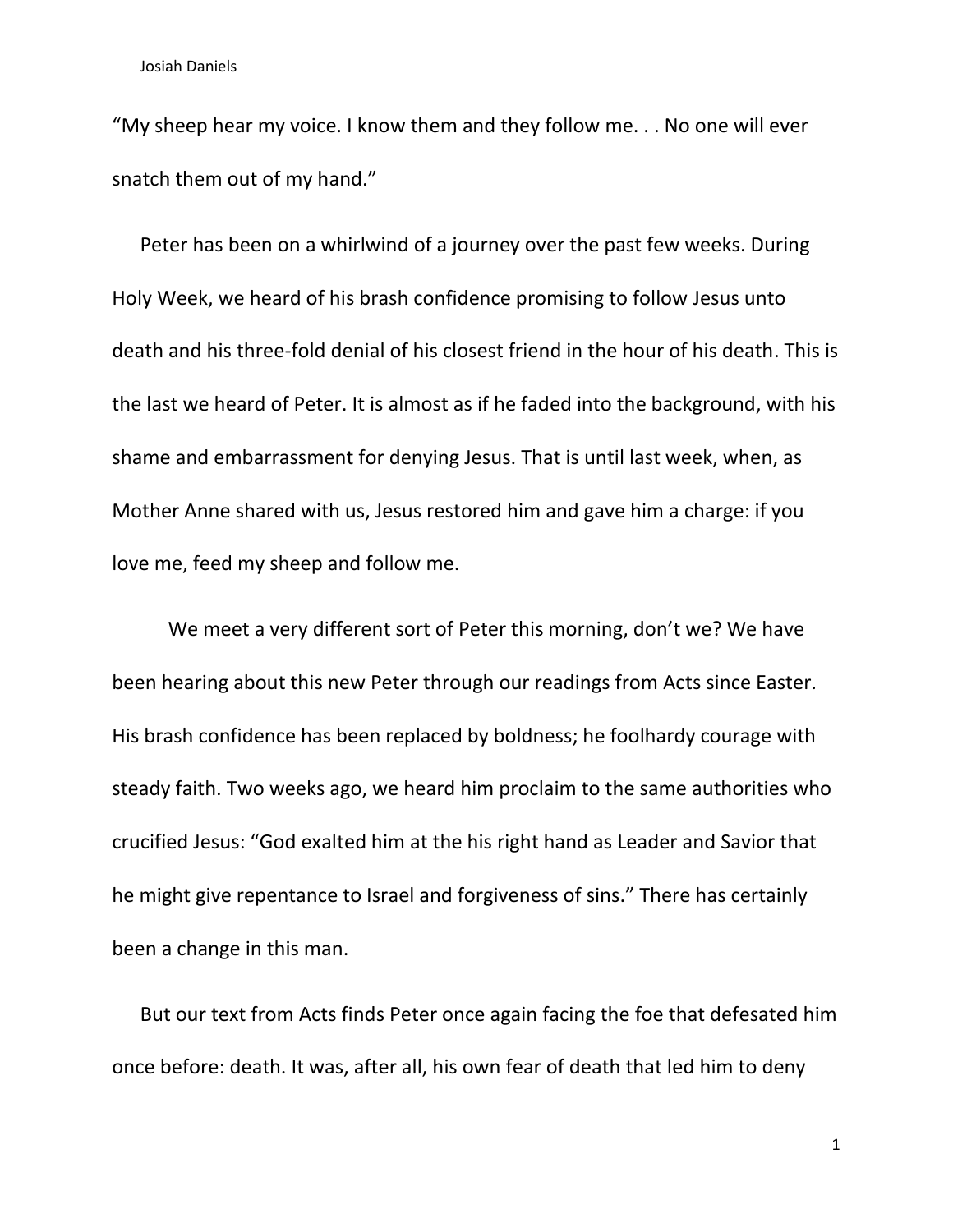Christ. Now death is not a popular topic any time of the year for us modern Americans, but it seems especially ill fit for a sermon in Easter season. Saying the word in Eastertide feels a bit like saying alleluia in Lent. And yet, our reading from Acts this morning puts it right at the center of its narrative. In the book of Acts, Peter has been going around with the other apostles preaching the gospel and healing in the name of the Risen Lord.

Two disciples come to Peter and ask him to come with them immediately. He does not even as what is going on. He just goes. We learn that a disciple, a woman named Tabitha, has died. The impact of her absence is clear in the community Peter finds when he arrives in Joppa. The widows of the community are gathered around her body, weeping. Grief has stolen their words, so they cannot even tell Peter what Tabitha meant to them. All they can do is point to the clothes they wear that Tabitha made; each garment an expression of her love, care, and faithfulness. Hers was a life lived well, in service to others, hanging together beautifully as someone devoted to helping people. It is the life of a person who points beyond herself in her devotion to service, her care for others, her willingness to give of the work of her hands so that others might not be without. This is the life of a follower of Jesus, the Risen One, that has been lost. Death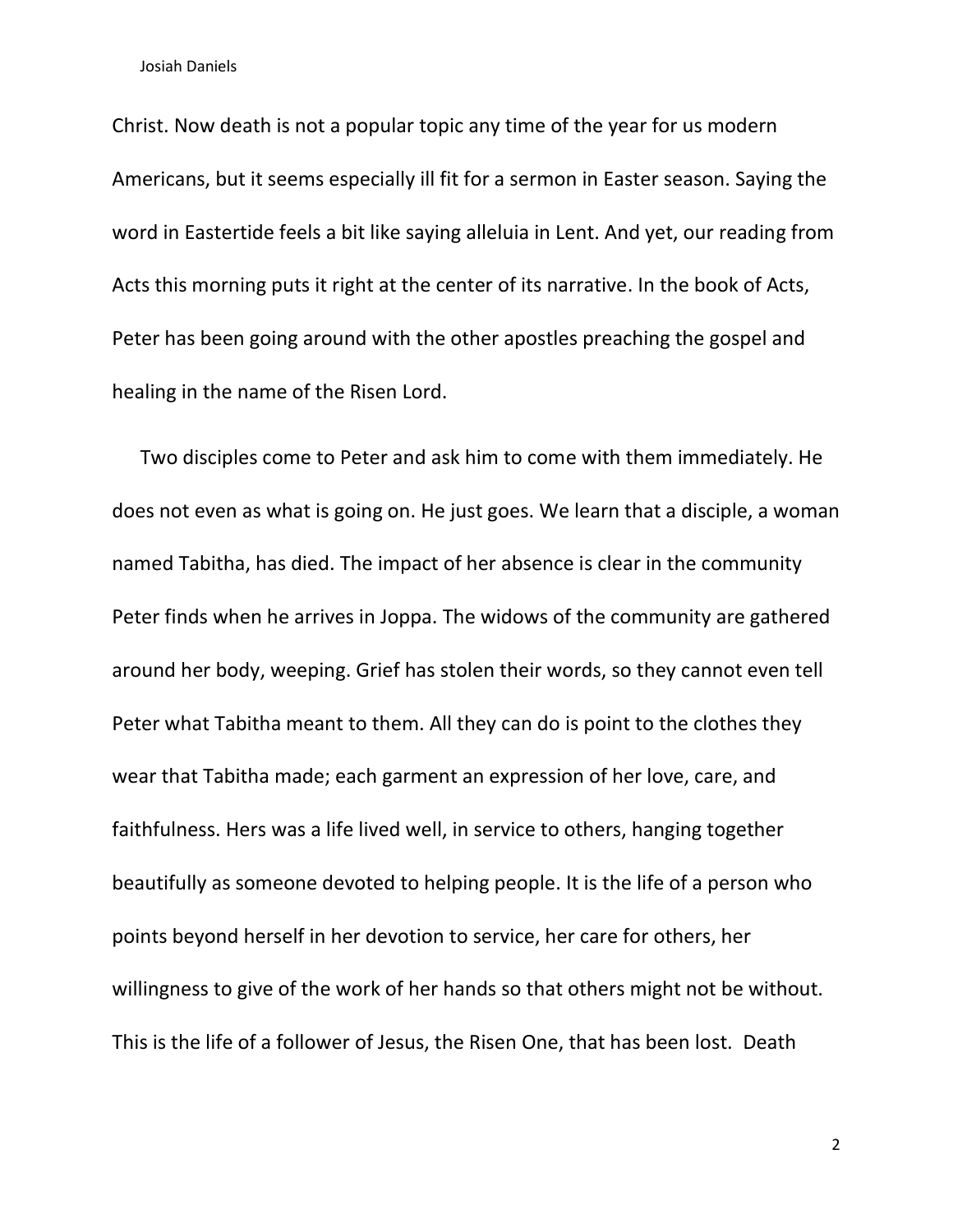touches not only her, but creeps its tendrils into the lives of those gathered in that upper room, and likely to the whole community of Joppa.

Death has a funny way of doing that in our lives, doesn't it? It is not content to take a person, but reaches into the lives of those around them, leaving its mark. And we know that death is more than the cessation of life. Death's power is felt in the impossible calculation many Americans make deciding on whether to buy food or medicine; it is felt in the life of the child survivor of abuse; it is felt in histories of generational trauma; it is felt in the suffering of those of us with mental illness. Its power is felt in the maddeningly persistence of irredeemable and meaningless suffering. One does not have to look far with open eyes to see its presence in the world. Death's power is felt in our lives. Easter did not erase it for Tabitha or the disciples in Joppa. Easter has not erased it for us. Death still seems to have so much power.

This story about Tabitha is a shocking counterpoint to the resurrection joy of the Easter season. How can this story of Jesus be true, if someone who embodies his love for her community can be taken so senselessly? It is tempting when we face this kind of loss or suffering to want to move right on to the happy ending, isn't it? Read a certain way, it can feel like that is the whole story of Easter: Sure,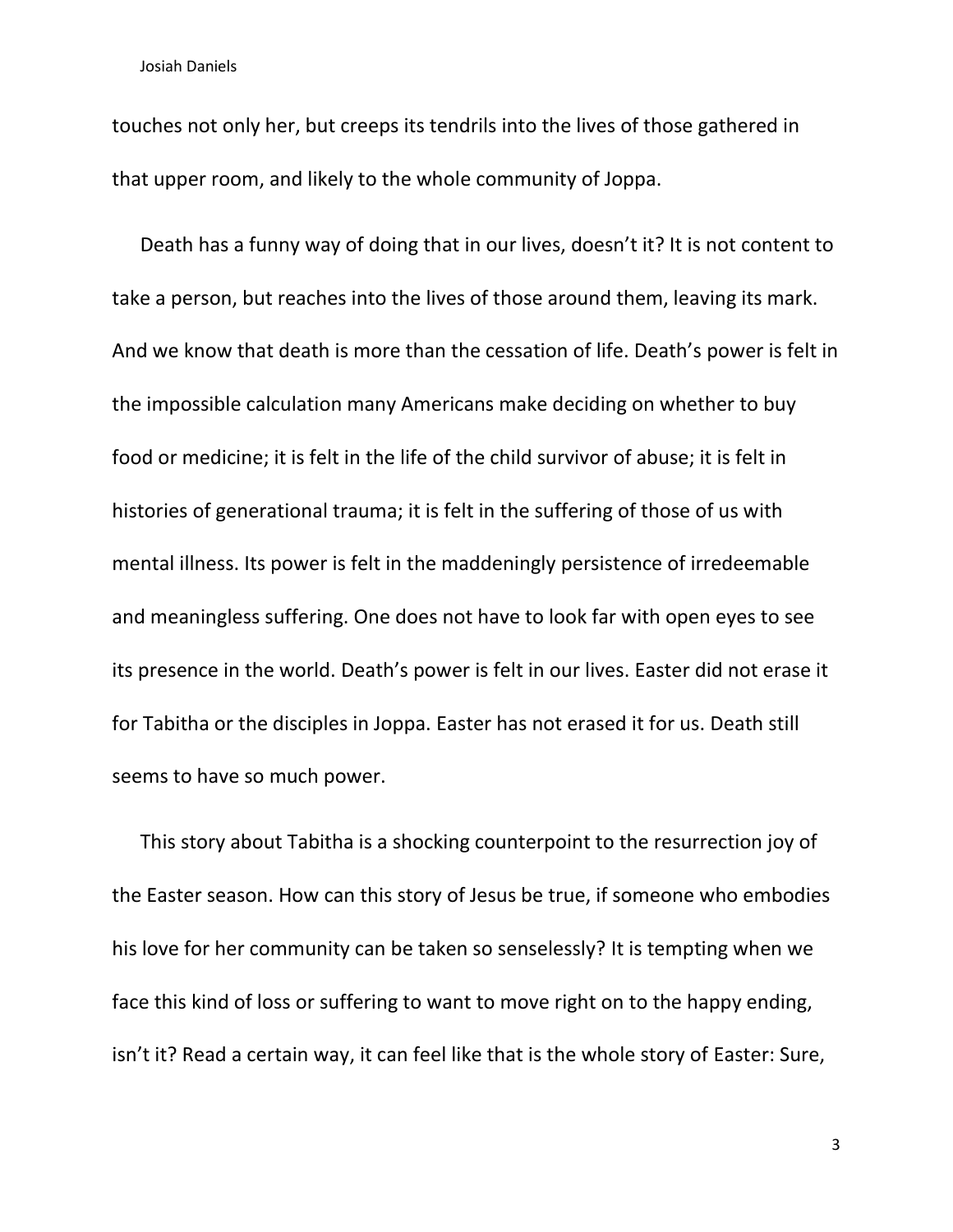Jesus had to go to the cross, but things got better! There was a happy ending! I wonder if questions like these were racing through Peter's mind on his way from Lydia to Joppa.

But I think that is a cheapening of what this season really means for us and the world. We heard two weeks ago about Jesus' appearance to the disciples. He proved to Thomas and to them that he was risen by pointing to his wounds: Look, see my hands—touch my side. This the Risen One, bearing the marks of death's work. The past does not get erased in that moment. And yet he appears to them in the flesh, living, breathing, touching, teaching.

And when Peter prays, Tabitha raises to serve Christ in resurrection power. She has passed through the veil and is raised to a new life that rejects death's allconsuming claims. Tabitha lives in defiance of death. She remains to tell the story of God's presence even from the depths of death. Tabitha's restored life becomes a witness to the resurrected Jesus and leads many in the city to join their number.

And with that, the story ends. We are no are not told why God has done this or what it means. We are left a bit like the widows who gathered were, I am sure, unable to make sense of this incredible happening. After all, this feels so far from our lives today—we who are all too familiar with the terrible reality of the fragility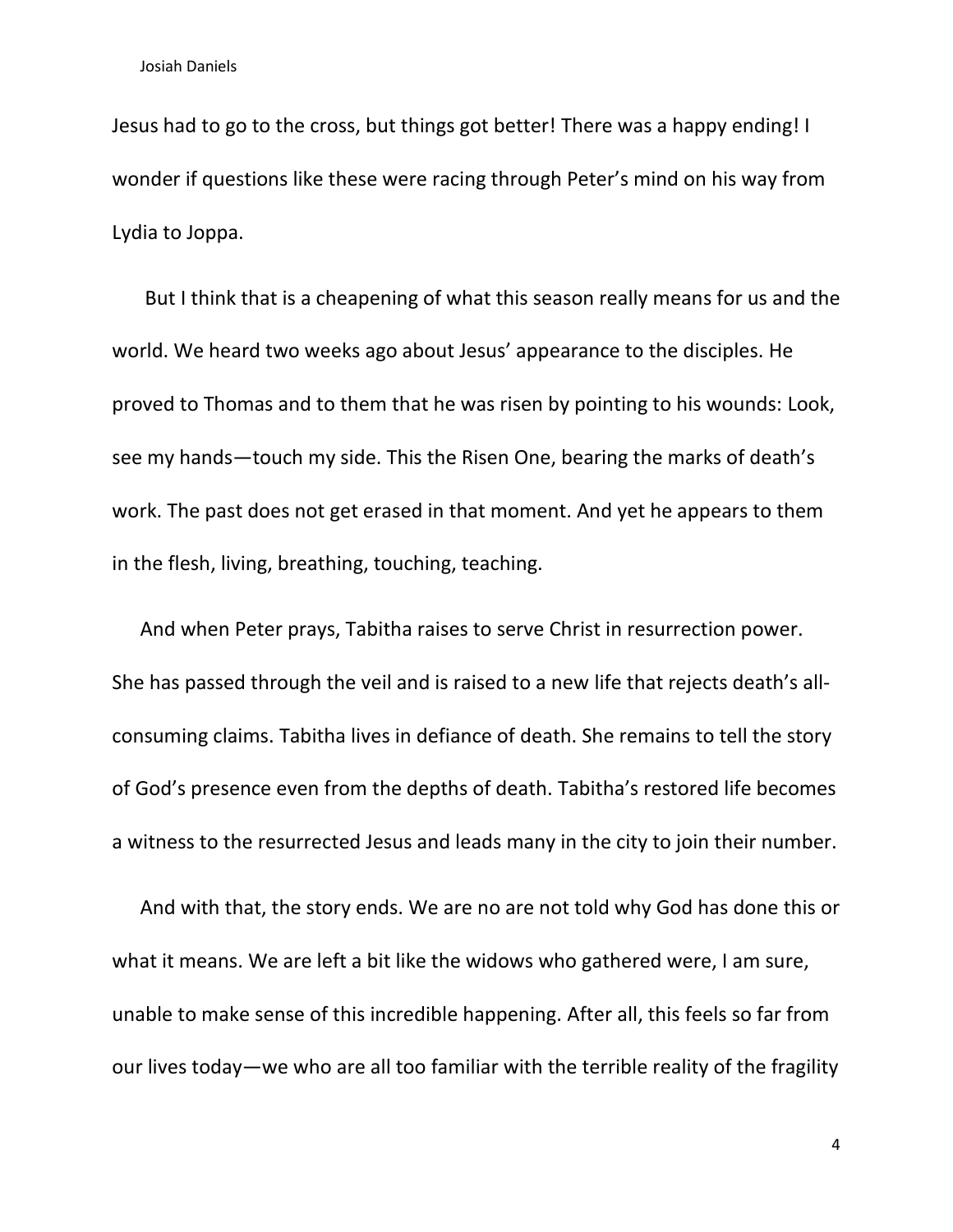of human life. How can this resurrection power matter for us? Like Simon Magnus, we might be tempted to ask what we could pay to get this incredible power. And were we to ask this of Peter, I think he would tell us that the price would be our whole selves.

This is the lesson that he had learned the hard way. But we see in our text today that it was a price well worth paying. It filled him with a life that itself was infectious and brought life to those around him. But it was not something that was Peter's to own. This life was the life of Christ himself, working and active in Peter and bringing Tabitha to new life. What God had done in Peter's soul; he did in her body.

This then, is the promise of our Easter faith. It is not that it erases the pain and suffering that fills the world. The Resurrection is not wool for our eyes that allows us to look away from injustice, evil, and pain because we know it will all day be okay. No. Easter's promise is that precisely at the place of our deepest fragility, our most profound alienation, our most desperate circumstance, when all we are is simply not enough to overcome the challenge before—that is where God will bring new life out of nothing. Peter must go to the place of death in order to find God bring new life to Tabitha.